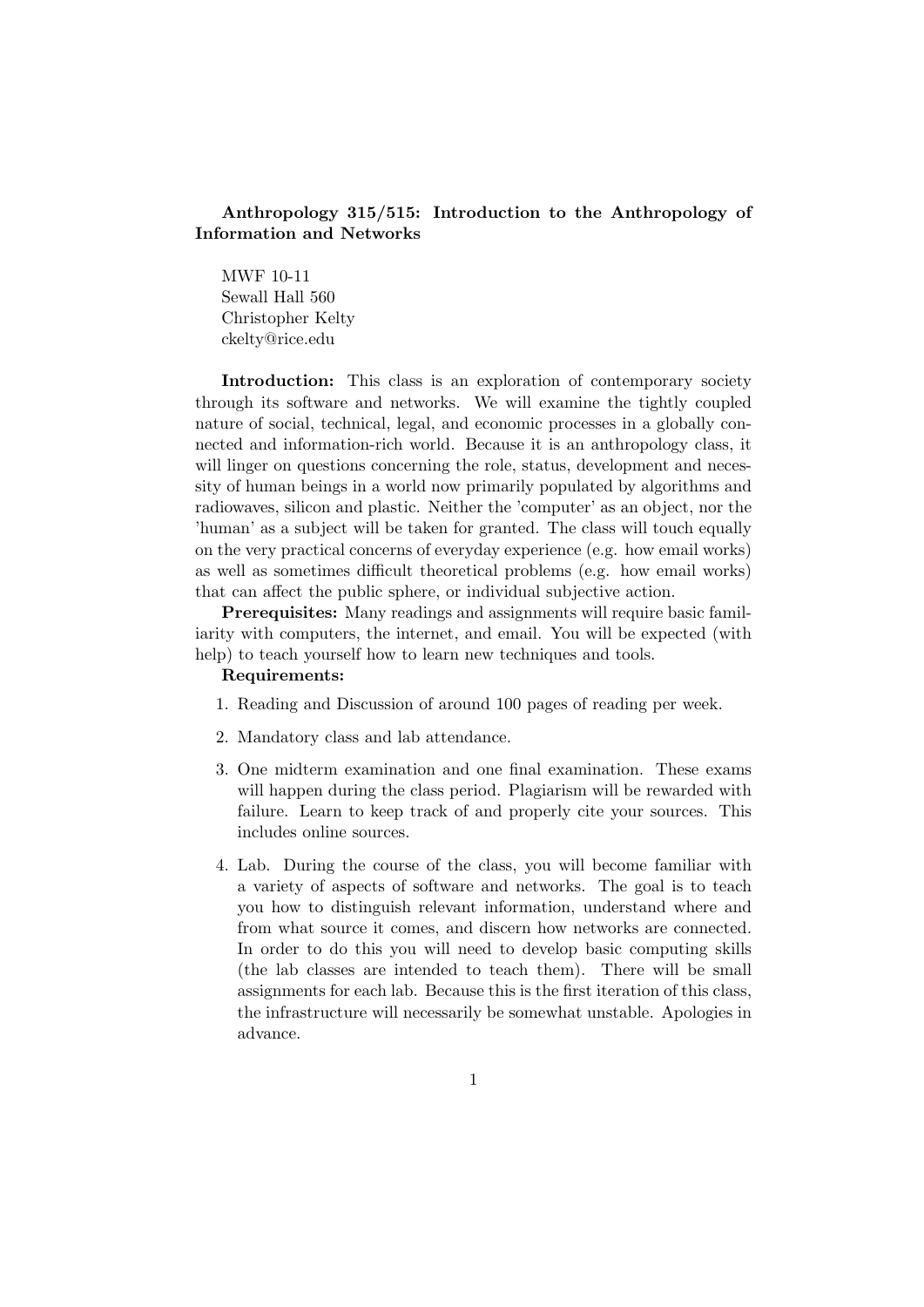Required Texts at the bookstore:

- Ray and Charles Eames, A Computer Perspective, Harvard University Press, 1973
- William Aspray and Martin Campbell-Kelley, *Computer: A History* of the Information Machine, Basic Books 1996.
- Janet Abbate, Inventing the Internet, MIT Press, 1999.
- Lawrence Lessig, Code and Other Laws of Cyberspace, Basic Books, 2000.

Class mailing list for Fall 2001: anth315@kelty.org

## Preliminary Schedule

### Section 1: Introduction. What information? Which Network?

- Aug 27: Introduction to the Class
- Aug 29: Networks and Information without Computers

Required:

- Stanley Milgram, "The Small World Problem" in The Individual in a Social World, Reading, MA: Addison-Wesley, 1977, pps. 281- 295.
- Clifford Geertz, "The Bazaar Economy: Information and Search in Peasant Marketing," The American Economic Review, Vol. 68, No. 2, (May, 1978), pp. 28-32. (JSTOR)

### Optional:

- George Stigler, "The Economics of Information," The Journal of Political Economy, Vol. 69, No. 3 (June 1961).(JSTOR)
- Manfred Kochen and Ithiel De Sola Pool "Contacts and Influence" Social Networks, 1, (1978/9)pgs 5-51.
- Aug 31: Introduction to Lab, Sewell Hall 133.

#### Section 2: Where is the Internet?

• Sep 03: Labor Day, no meeting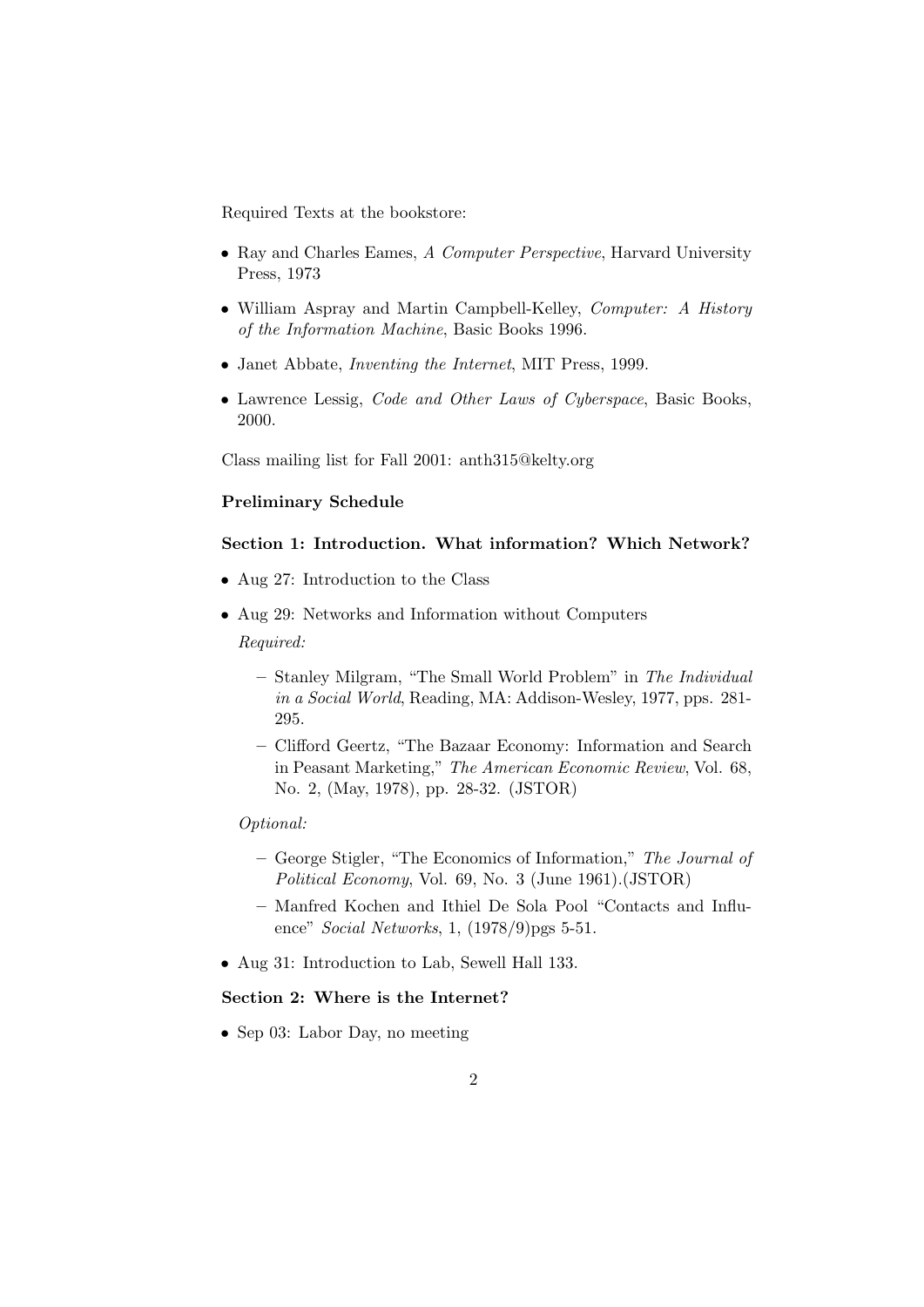• Sep 05: Where is the internet? Why Cyberspace is Not.

#### Required:

- Neal Stephenson "Mother Earth, Mother Board" Wired, 4.12, December 1996, pps 97-160. (www.wired.com).
- Philip Agre, "Yesterday's Tomorrow,"Times Literary Supplement, 3 July 1998, pages 2-3.

#### Optional:

- Carl Malamud, Exploring the Internet: A technical travelogue, Englewood Cliffs, NJ: Prentice Hall, 1993.
- Sep 07: Lab: Visualizing the internet

## Section 3: History of Networks: Virtual, Actual, and Possible.

- Sep 10: Networks and Public Spheres
	- Required:
		- Greg Downey "Virtual Webs, Physical Technologies and Hidden Workers" Technology and Culture 42, April 2001.

Optional:

- $-$  Jürgen Habermas, *Structural Transformation of the Public Sphere*, MIT Press, 1991 [orig. 1962]. Chapters 1,2
- Sep 12: The Network of Networks,

- Janet Abbate, Inventing the Internet MIT Press, 1999. Chapters 1-3.
- J.C.R. Licklider "Man-Computer Symbiosis" from IRE Transactions on Human Factors in Electronics, volume HFE-1, Pages 4-11, March 1960.
- Sep 14: Lab: Understanding how the internet works
- Sep 17: Network of Networks Cont'd Required: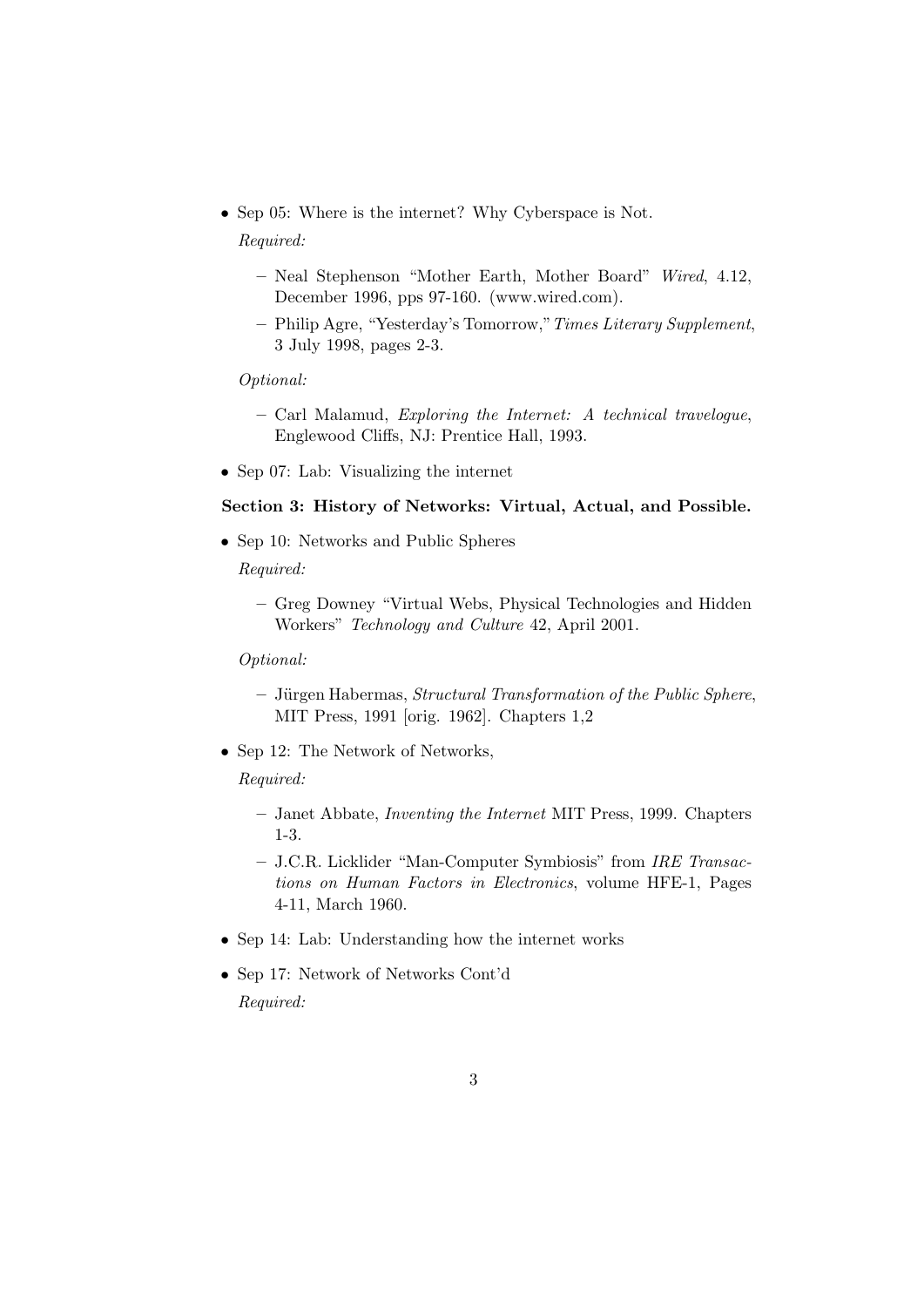– Janet Abbate, Inventing the Internet MIT Press, 1999. Chapters 4-6,

# Section 4: History of Information: Abstract Machines, Paper Machines, and Big Whirring Machines.

- Sep 19: Abstract and Paper Machines, the universal story. Required:
	- Martin Davis The Universal Computer, W.W. Norton, 2000, chapter7, Chapters 5,6,8 optional.
	- Michael S. Mahoney "Computer Science: The Search for a Mathematical Theory" from Science in the Twentieth Century, ed. John Krige and Dominique Pestre, Amsterdam : Harwood Academic Publishers, 1997.
- Sep 21: Information Machines, From Weaving to Xeroxing Required:
	- Eames and Eames, A Computer Perspectve
	- Aspray and Campbell-Kelly, Computer Chs. 1-4.
- Sep 24: War Machines

Required:

- Paul Edwards, The Closed World: Computers and the Politics of Discourse in Cold War America, Cambridge, MA: MIT Press, 1996, Chapters 3 and 4.
- Sep 26: International Business Machines, for example.

Required:

- Aspray and Campbell-Kelley, Chs. 5-7
- Brandon Hookway, Pandemonium: The Rise of Predatory Locales in the Post-War World, New York: Princeton Architectural Press, 1999.

#### Optional:

– Sigfried Gideon, Mechanization Takes Command, New York: Norton Publishing, 1948.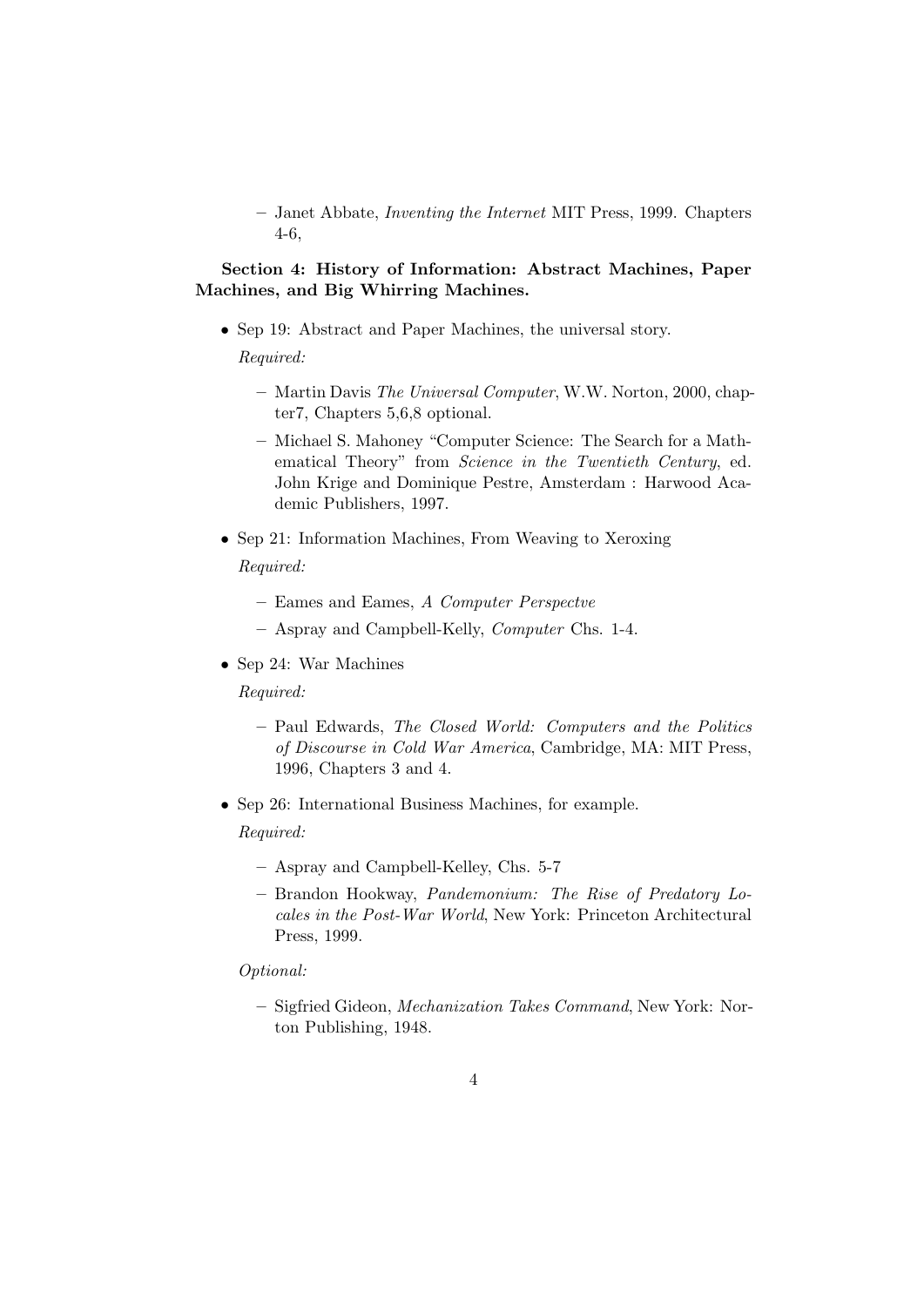• Sep 28: Lab: More intro to networks and information.

### Section 5: Software Required:

- Oct 1: Around 1968
	- Aspray and Campbell-Kelly, chs. 8-9.
	- Michael Mahoney, "Roots of Software Engineering," CWI Quarterly, 3,4(1990), 325-334
- Oct 3: The Perpetual Software Crisis, The Rise of Offshore Software Development, Migration and High-TechLabor

Required:

– "Software's Chronic crisis," Scientific American , September 1994

#### Optional:

- Fred Brooks, The Mythical Man-Month, Reading, Mass. : Addison-Wesley Pub. Co., c1995
- Oct 5: Lab: Offshore development, international migration of labor Required:
	- "Hi, Im in Bangalore (but I can't say)," New York Times, March 21, 2001.
	- Discussion topics: Bodyshopping, H1-B Visas, outsourcing, concentration, personal networks, 24-hour production, etc.
	- Assignment: TBA
- Oct 08: Electronic and Outsourced Spaces

- Asma Lateef, "Linking up with the Global Economy: a case study of the Bangalore software industry," International Institute for Labor Studies Report DP/96/1997, 1997.
- Saski Sassen Globalization and its Discontents, New York: New Press, 1998, chapter 9.
- Oct 10: Midterm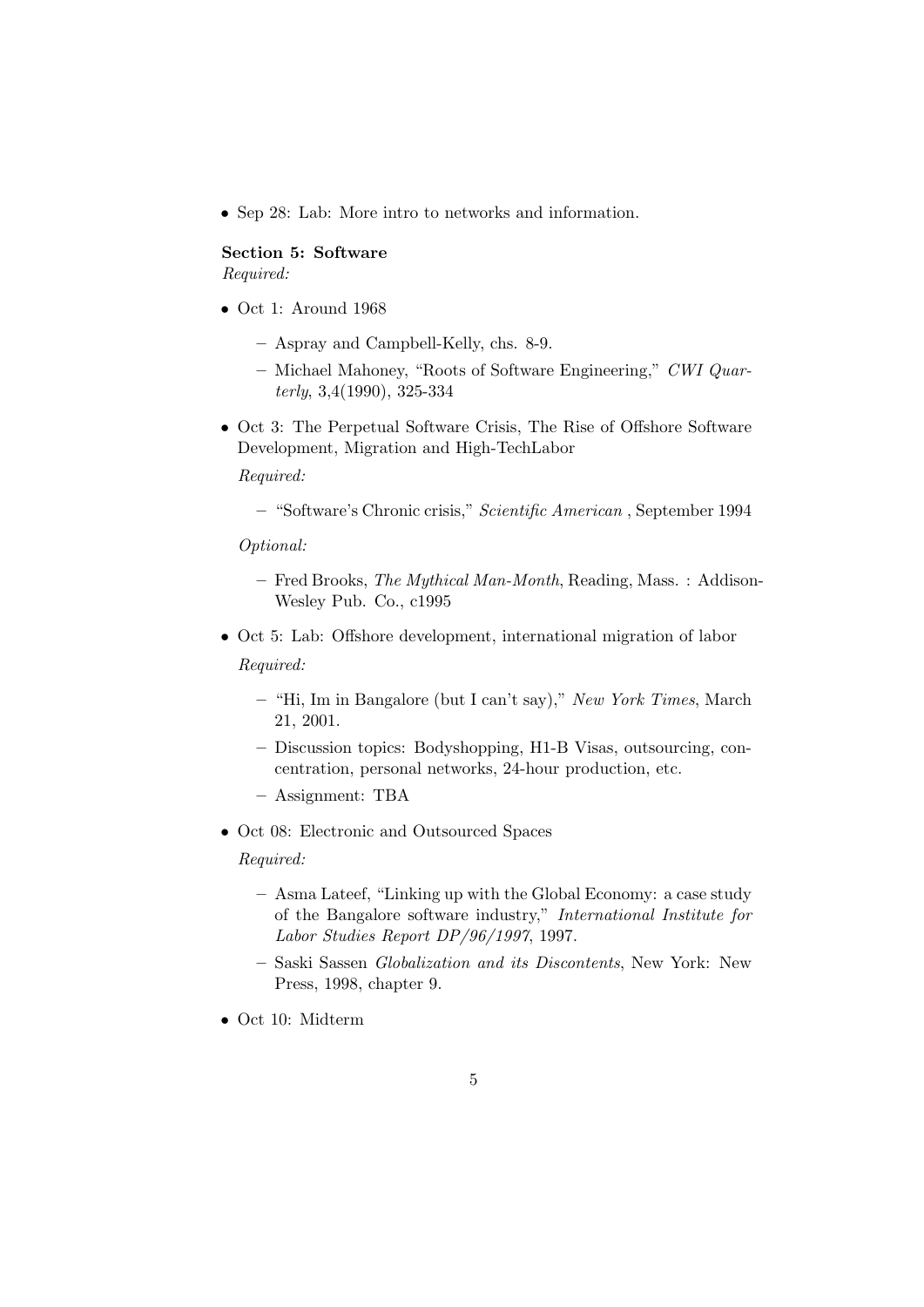- Oct 12: No Class (http://www.wizards-of-os.org)
- Oct 15: Midterm Recess

### Section 6: Standards

• Oct 17: What is a standard? Classification, Standardization, and Compatibility

### Required:

- Susanne K. Schmidt and Raymund Werle, Coordinating Technology: Studies in the international Standardization of Telecommunications, Cambridge, MA: MIT Press, 1998, pgs 1-84
- William Drake "The Internet Religious. . .War," Telecommunications Policy 17 (December, 1993): 643-649.

#### Optional:

- Geoffrey Bowker and Susan Leigh Star, Sorting Things Out: Classification and it's consequences, Cambridge, MA: MIT Press, 1999 esp. pgs 1-50, 283-326.
- Christopher Kelty, Scale and Convention: Programmed Languages in a Regulated America, PhD Thesis, MIT, 2000, chapters B-H.
- Oct 19: The Economic significance of standards

Required:

- Brian Arthur, "Increasing returns and the new world of business," Harvard Business Review, July 1996, pages 100-109.
- Paul David, "Clio and the Economics of QWERTY" The American Economic Review, Vol. 75, No. 2, (May, 1985), pp. 332-337.
- John Cassidy, "The force of an idea," New Yorker, 12 January 1998, pages 32-37.
- Charles Sabel "Intelligible Differences," 36th Annual Meeting of the Societ Italiana degli Economisti, Florence, October 20-21, 1995. Available at:

http://www.law.columbia.edu/sabel/papers/IntelDif.html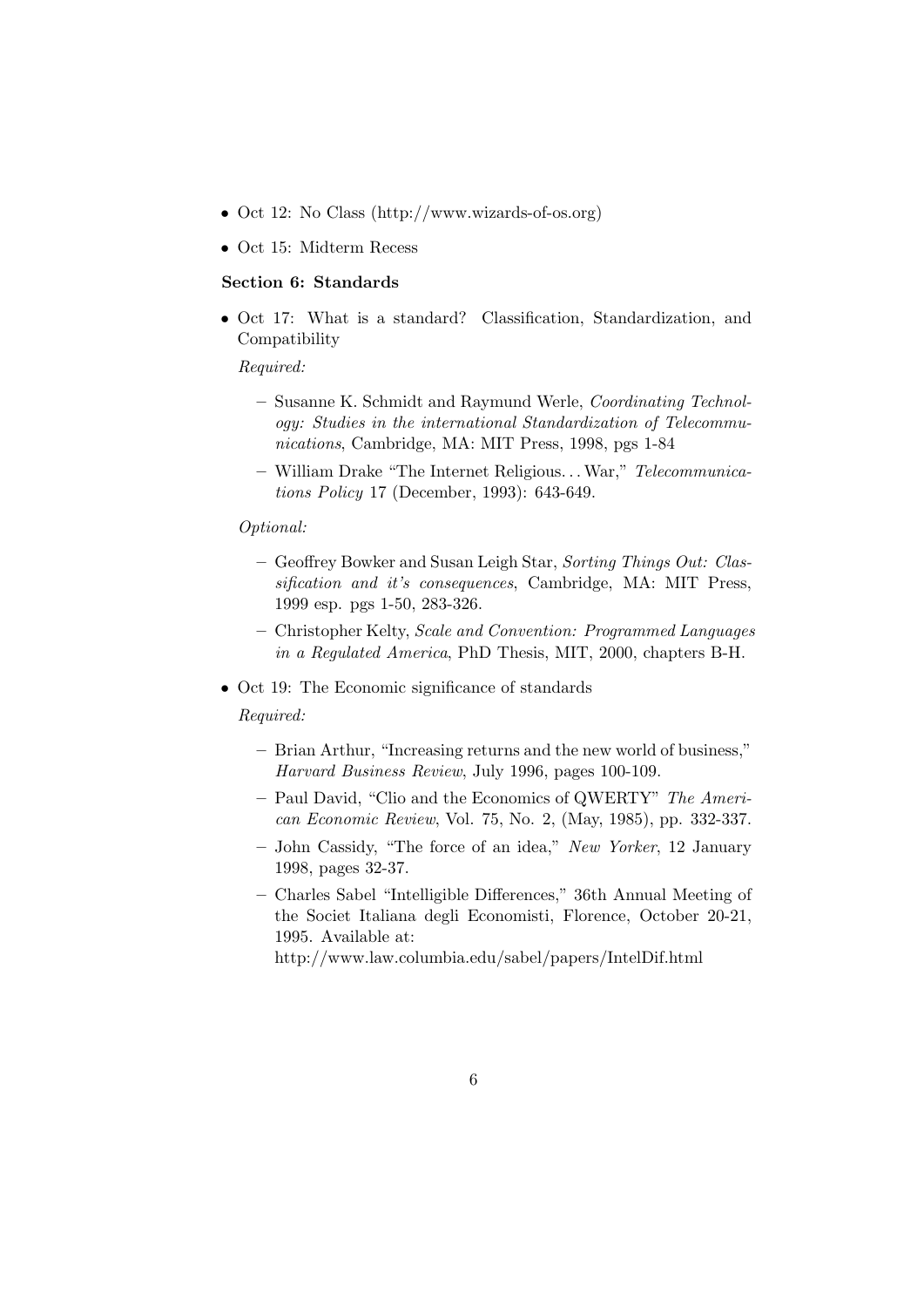• Oct 22: Political Significance of Standards: Law, Regulation, Standard, Custom.

Required:

– Larry Lessig, Code and Other Laws of Cyperspace, New York:Basic Books, 2000, pgs. 1-111

### Section 7: Intellectual Property and Free Software.

• Oct 24: Copyright, Patent, Trademark

Required:

- Larry Lessig, Code and Other Laws of Cyperspace, New York: Basic Books, 2000, 111-231
- Assignment: Go to http://www.uspto.org/ and familiarize yourself with the differences amongst copyright, trademark and patent.
- Oct 26: Lab: Intellectual Property

Required:

- Assignment: Intellectual Property and YOU!! Details TBA
- Oct 29: Commons, Public Domains, and Enclosures.

Required:

- "A Politics of Intellectual Property: Environmentalism for the Net?" by James Boyle, at http://www.law.duke.edu/boylesite/intprop.htm or at http://www.james-boyle.com
- "Control Shift Commons," an interview with James Boyle, by Ted Byfield, Mute Magazine, July 20, Issue 20.
- Oct 31: Content Control, DVDs, DMCA, DeCSS, Napster, etc. Assignment on P2P and security.

- "Anticircumvention Rules: A Threat to Science" by Pamela Samuelson, Science, Volume 293(5537) 14 September 2001 p. 2028.
- David Touretsky's "Gallery of CSS descramblers" at http://www-2.cs.cmu.edu/ dst/DeCSS/Gallery/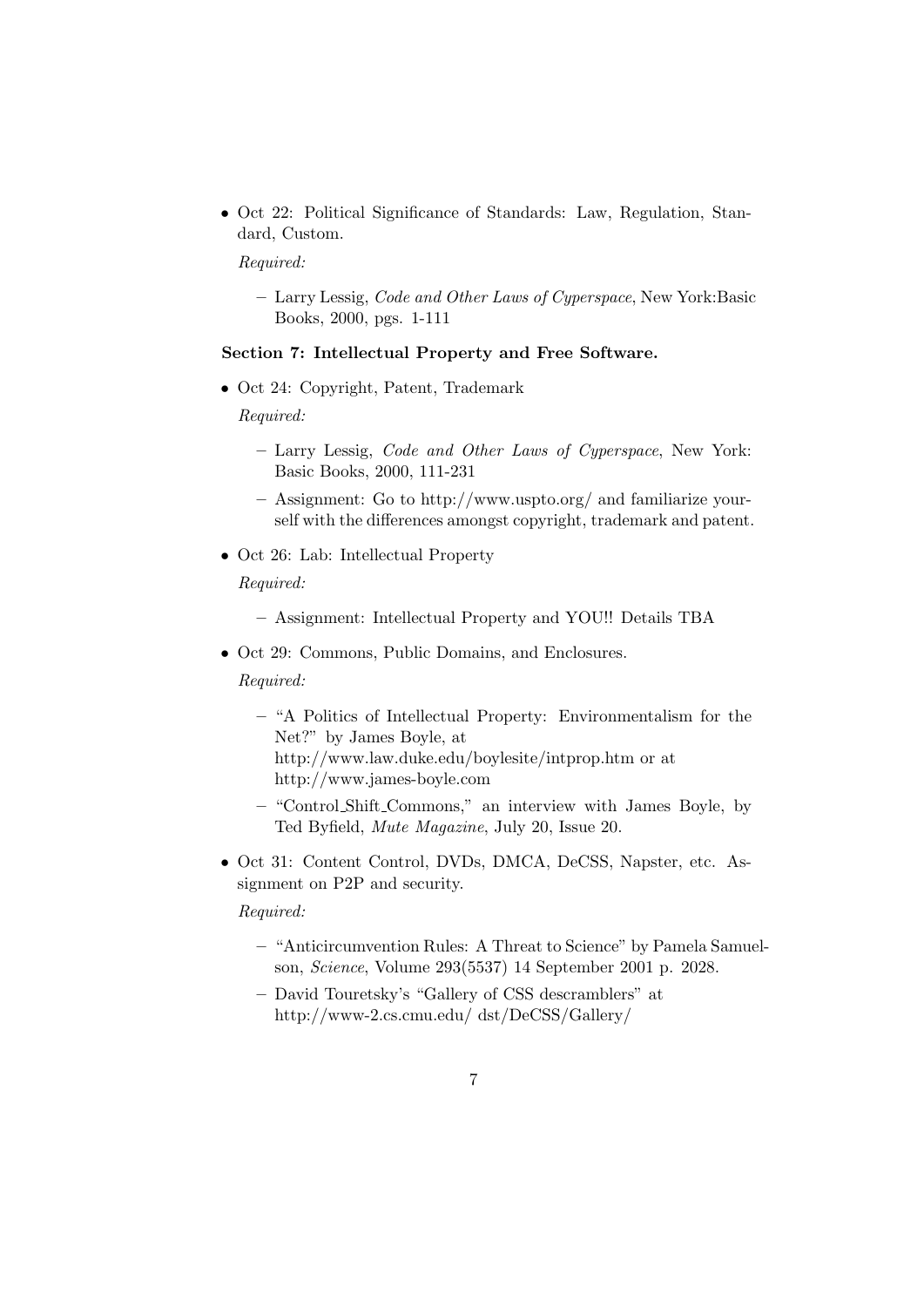- Nov 02: Special Guest Speaker: Dr. Dan Wallach of the CS dept.
- Nov 05: No Class (http://firstmonday.com)
- Nov 07: The Free Software Movement

Required:

- As much FSF Philosophy as you can stomach: http://www.fsf.org/philosophy/philosophy.html
- As much libertarian wackiness as you can stomach: at least "The Cathedral and The Bazaar" and "Homesteading the Noosphere" by Eric Raymond at http://tuxedo.org/ esr/writings/

### Optional:

- "Hau To Do Things with Words" Christopher M. Kelty, Knowledge and Society, forthcoming.
- Nov 09: Lab: where free software is and is not. A tour of free software and it's uses. Example: crypto-signing software. SSH, GNUPG, etc. Freeware, Shareware, EULAs and other contracts.

### Section 8: Movements, networks, people and technology

• Nov 12: Content is dead, Long live Content!

- "Content is not King" by Andrew Odlyzko, AT&T Research Labs, available at http://www.research.att.com/
- Selected Salon.com articles concerning Napster, p2p technology and the entertainment industry: "The Music Revolution will not be Digitized"1 June 2001: http://www.salon.com/tech/feature/2001/06/01/digital music/index.html "Revenge of the File-Sharing Masses!" 20 July, 2001: http://www.salon.com/tech/col/rose/2001/07/20/napster diaspora/index.html "Courtney Love does the Math" 14 June, 2000: http://www.salon.com/tech/feature/2000/06/14/love/index.html "Peer to Peer Terrorism" 26 September 2001: http://www.salon.com/tech/feature/2001/09/26/osama bin napster/index.html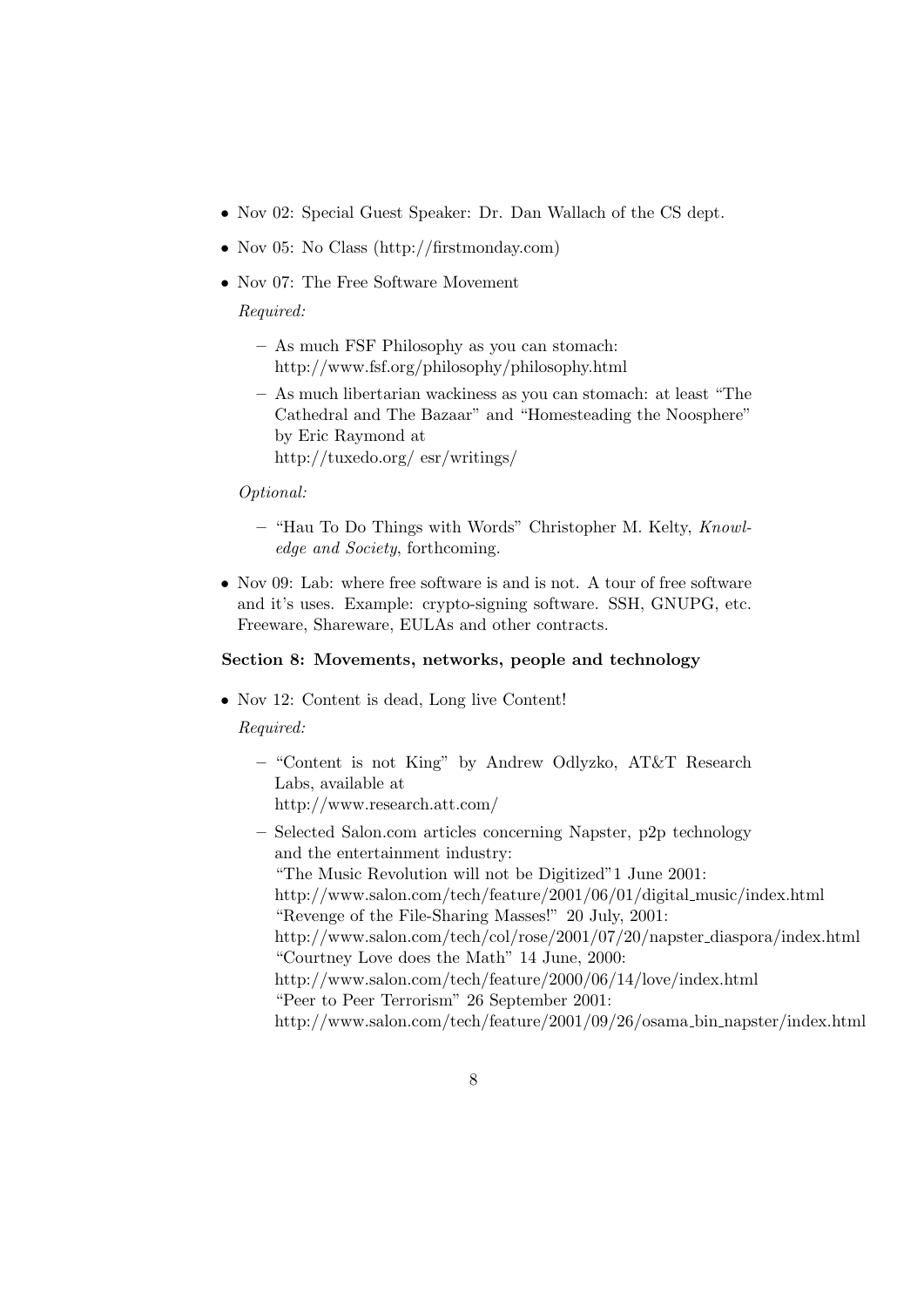- Nov 14: Controlling content through Brands and Technology Required:
	- Jessica Litman, "Breakfast with Batman: The Public Interest in the Advertising Age" 108 Yale Law Journal 1999.
	- The Economist, "Who's wearing the Trousers?" Economist, 6 Sept 2001.
		- http://www.economist.com/business/displayStory.cfm?Story ID=770992
	- See Also: http://www.nologo.org/ for information on the book referred to by the above article.
	- "Trusted Systems," by Mark Stefik, Scientific American, March 1997
		- http://www.sciam.com/0397issue/0397stefik.html
- Nov 16: Lab/Discussion: Digital Rights Managment systems, Viral Marketing and Brand Recognition. Assignment TBA
- Nov 19: The Zapatistas and the return of RAND Required:
	- selections from The Zapatista Social Netwar in Mexico by Ronfeldt, Arquilla, Fuller and Fuller, RAND Corporation, 1998.
	- selections from Zapatista! Reinventing Revolution in Mexico, John R. Holloway and Eloina Pelaez, Pluto Press, 1998.
- Nov 21: Zapatistas cont'd
- Nov 23: Lab/Discussion: Social network technologies, independent media and networked communication tools.
- Nov 26: TBA
- Nov 28: Small World after all? Return to Milgram and Geertz. Required:
	- Stanley Milgram, "The Small World Problem" in The Individual in a Social World, Reading, MA: Addison-Wesley, 1977, pps. 281- 295.
	- Clifford Geertz, "The Bazaar Economy: Information and Search in Peasant Marketing," The American Economic Review, Vol. 68, No. 2, (May, 1978), pp. 28-32. (JSTOR)